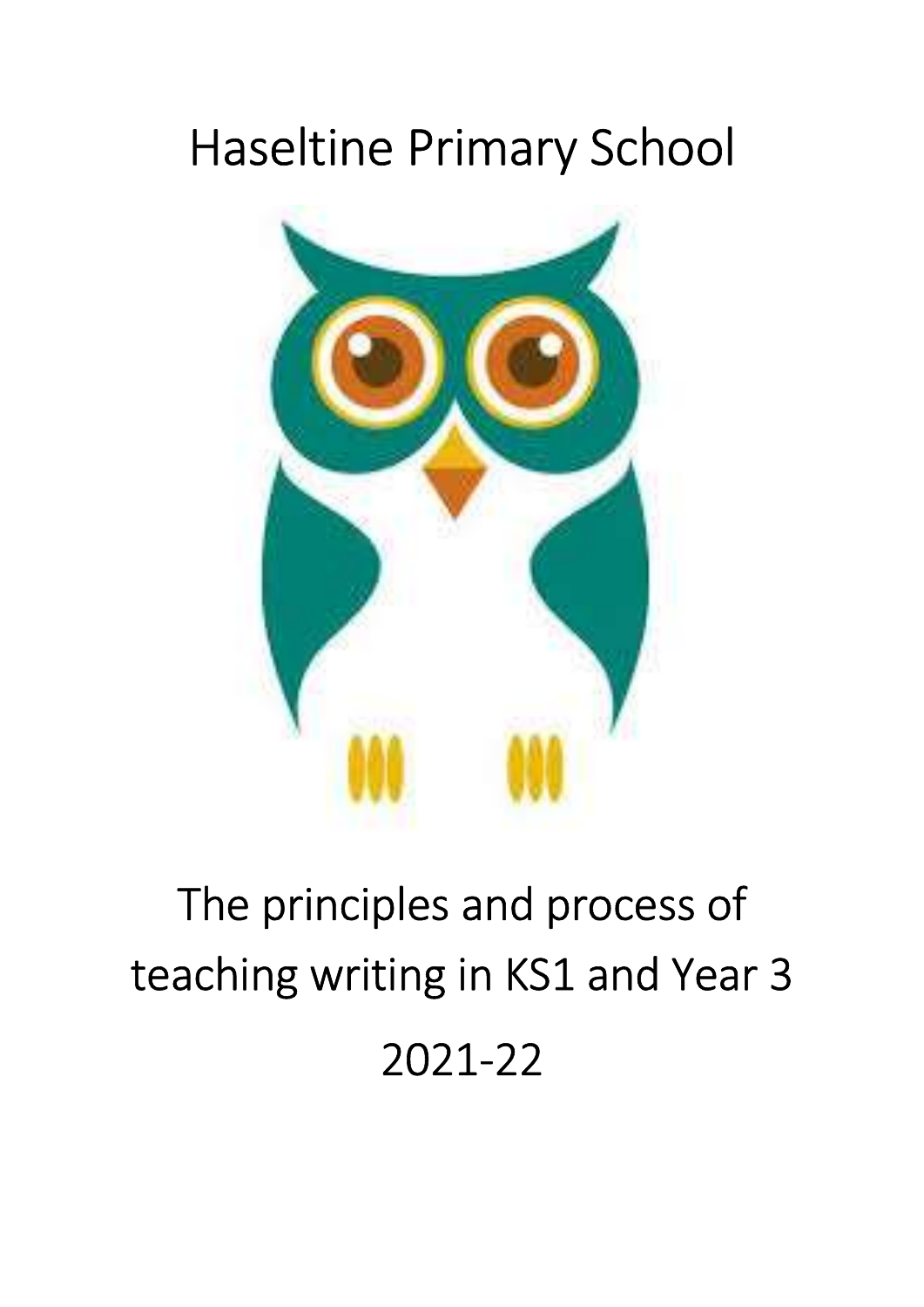

The goal for teachers at Haseltine is to enable our children to become eloquent, passionate and creative authors who have the reader in mind when writing and can communicate their ideas clearly.

- To write well, we all need to have something to say and a desire to say it;
- We also need to understand the basics of SPaG, before we can use it effectively ourselves. In KS1 and lower KS2, the children should begin to recognise why SPaG is important and how it can positively impact their writing when used appropriately;
- Before young writers can meaningfully attend to *how* they have written something, they need to have engaged with *what* they want to say – the ideas;
- Engaging young writers' imaginations and emotions is a really important part of teaching writing;
- Allowing young writers freedom to explore ideas, test things out, and to write to find out what they want to say is critical.
- All of the above is built into the way we plan for teaching writing and for the role of, and exposure to, grammar and quality texts.

The writing process involves planning, editing and reviewing but it is not a three stage chronological process: it is recursive and cyclical.

• include more drafting of small sections of text: a character description; the introduction to an argument; a paragraph of explanation. This is referred to as Yellow Box marking.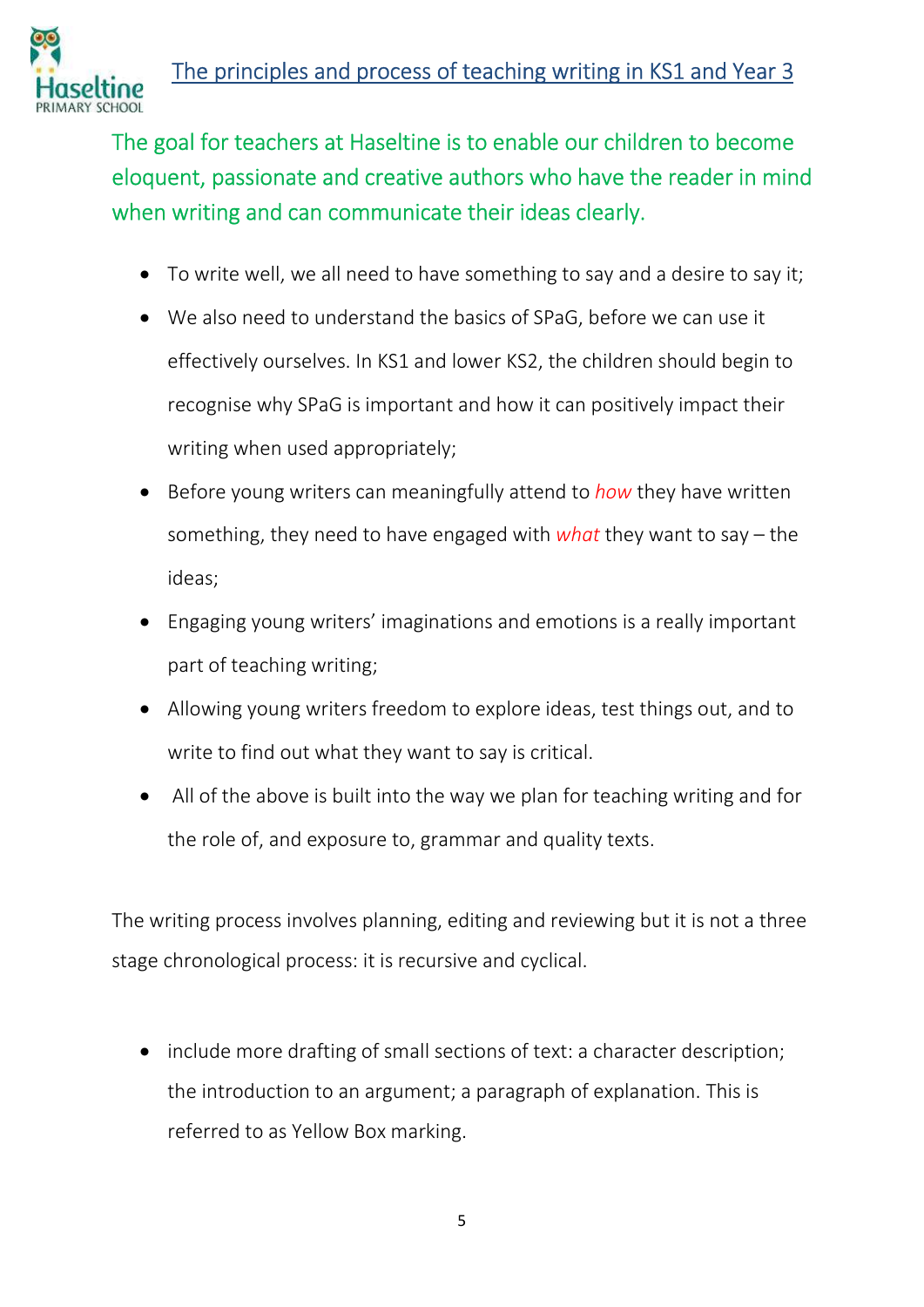

### The principles and process of teaching writing in KS1 and Year 3

- give time for reviewing writing as it is being created: in Year 1 this will help them read their own writing. In Year 2 and 3 they will begin to respond in more detail to the marking code and will start to re-draft smaller sections.
- have a selection of final written outcomes across the year and evidence of some editing after targeted written and verbal feedback.

#### The Principles

A) Final written outcome

This should be:

- a) based on a form/genre which exists in the real world
- b) challenging & interesting enough to sustain a half term's teaching
- c) exemplified by a quality text used in class (a published work rather than an exemplar written by a teacher)
- B) Planning

Work backwards from the final written outcome – what will the children be writing as a final piece and what skills will they need to learn in order to do this effectively?

Ensure your lessons will equip the children with the **skills & knowledge** needed to write a piece of substance and quality.

#### C) Lesson outcomes should allow their English books to become a valuable writing resource.

By the time they come to write their final pieces, their books should contain a variety of the following:

- Word & phrase banks
- Working examples of sentence structures
- Brainstorming of ideas and examples of trial and error in children's creative exploration
- Explorations of the text's key features (not just what is used, but also why: e.g. Horrible Histories use subheadings to guide the reader, and make them alliterative to keep the tone light)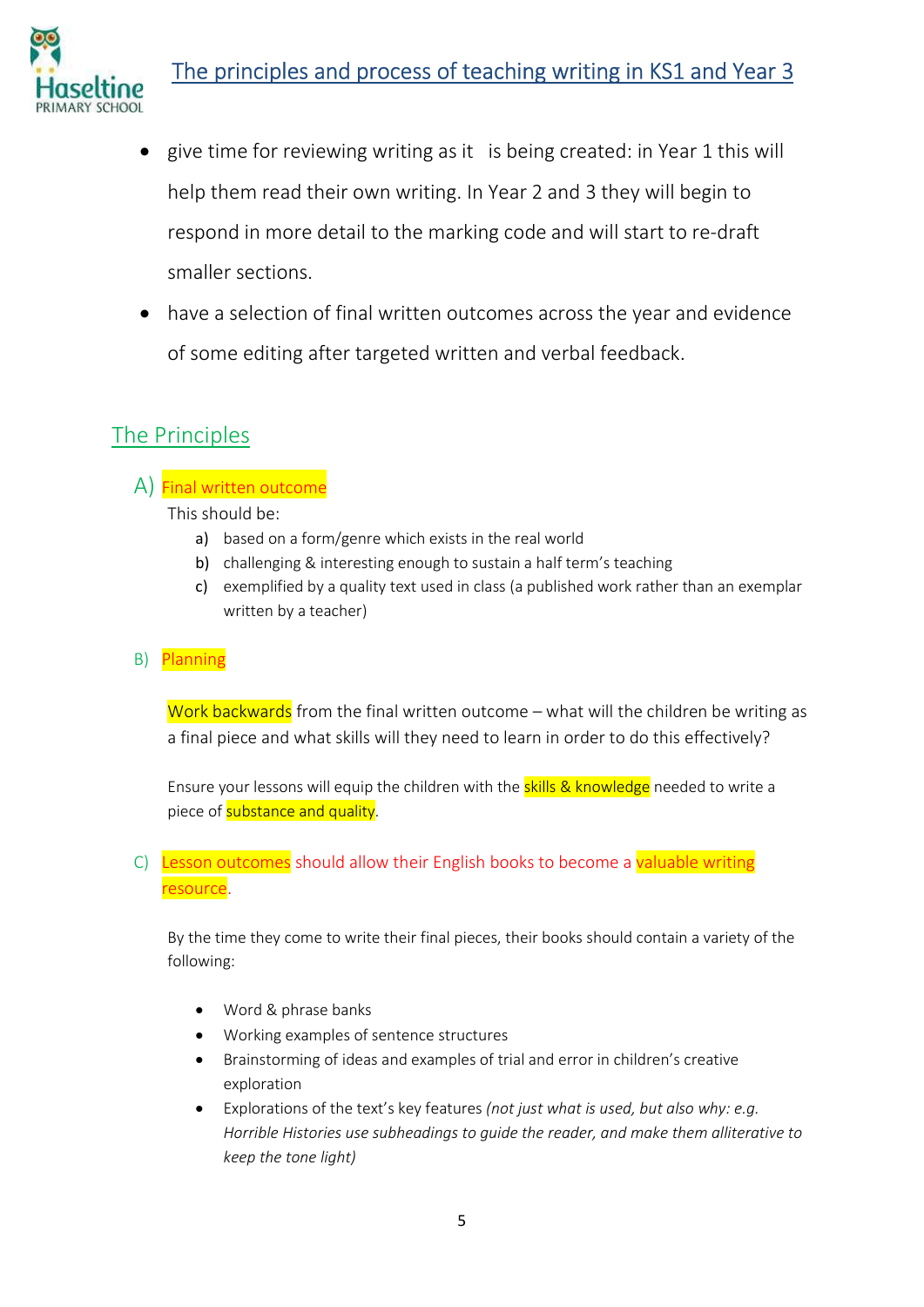

- Reminders of role plays/hot seating/conscience alleys/debates (mind maps/photos/short written responses)
- Drawings of characters
- Imaginative explorations of characters' inner life/backstory (e.g. diary entries)
- Shared writes

#### D) Grammar

Children must be learning grammatical concepts in context to the texts they are studying and writing they are producing. They need to be able to apply what they have learned to writing which is meaningful and relevant to them in that moment.

Eg: Application Context Capital letters  $\longrightarrow$  Proper Nouns  $\longrightarrow$  Travel Guide

To help best support our youngest writers to understand how and why we use SPaG, we have to ensure they can identify it within a text. Only then is it possible for them to use it effectively. This is why it may be necessary to have 'stand alone' SPaG lessons, as well as your discrete ones.

#### E) Links

Writing must always relate to the class topic and the class text. Children should be given opportunities to use their learning in Topic, History, Science etc to inform and support their writing.

#### F) Creative freedom, experimentation and exposure

Vital to the writing process is experimentation, exploration and exposure. Children must be given opportunities to explore their ideas through writing, but also through an exposure to quality and varied texts and examples of grammar in the real world. This will happen in English lessons, but also during story times and reading lessons.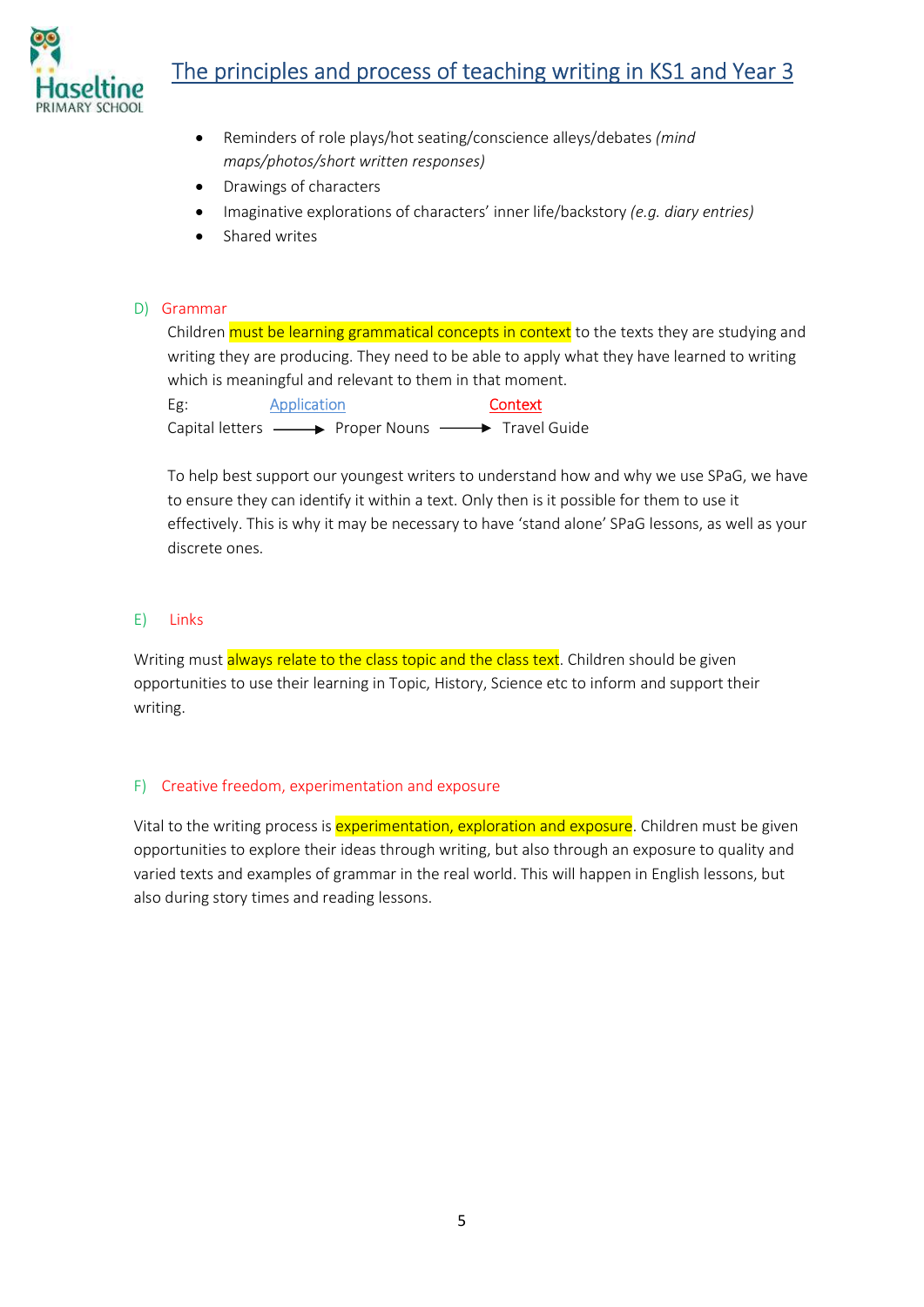

#### The 3 stage process:

| 1 Immersion                                                                                                                                                                                                               |                                                                                                                                                                                                                                                                                                                                                                                                                           |
|---------------------------------------------------------------------------------------------------------------------------------------------------------------------------------------------------------------------------|---------------------------------------------------------------------------------------------------------------------------------------------------------------------------------------------------------------------------------------------------------------------------------------------------------------------------------------------------------------------------------------------------------------------------|
| in the subject<br>a)<br>in the text<br>b)                                                                                                                                                                                 | explore the context through<br>discussions, role-plays, trips, immersion<br>days and exposure to texts of similar<br>themes and styles (e.g. when using the<br>Lighthouse Keeper's Lunch you may<br>support your teaching with other<br>seaside stories and perhaps some<br>seaside non-fiction).                                                                                                                         |
| explicit immersion in the grammar<br>C)                                                                                                                                                                                   | provide many opportunities to read,<br>examine and discuss core texts to build<br>familiarity with vocabulary, tone, style<br>and layout, and all the features of the<br>form/genre (use extracts from the core<br>text for whole class reading too).<br>give the children many opportunities to<br>examine and identify grammar and to<br>practise using this in their learning.<br>These lessons should be hands-on for |
|                                                                                                                                                                                                                           | the children; text marking, big sugar<br>paper and generating word banks<br>would all be appropriate at this stage in<br>the process.                                                                                                                                                                                                                                                                                     |
| 2 Early synthesis of learning and<br>shorter writing opportunities                                                                                                                                                        |                                                                                                                                                                                                                                                                                                                                                                                                                           |
| shared writing - openings, climactic<br>paragraphs etc<br>writing shorter pieces to practise some<br>key skills<br>independent writing - has this been<br>done without success criteria?<br>planning/structuring sessions | Detailed teacher AfL at this stage is crucial -<br>what skills/knowledge are the children<br>employing confidently? What needs to be<br>reinforced? Who needs scaffolding, who needs<br>further challenge?<br>This is when children should be familiar with<br>any core texts and with the given text type. The<br>writing they produce at this stage should be                                                           |
|                                                                                                                                                                                                                           | leading up to the final outcome, e.g. sentences<br>about a setting to be used in their story.                                                                                                                                                                                                                                                                                                                             |
|                                                                                                                                                                                                                           | At this point of assessment, you may also need<br>to have 'stand alone' lessons to support SPaG<br>teaching, especially if it is not evident in their<br>independent pieces.                                                                                                                                                                                                                                              |
| 3 Final written outcome                                                                                                                                                                                                   |                                                                                                                                                                                                                                                                                                                                                                                                                           |